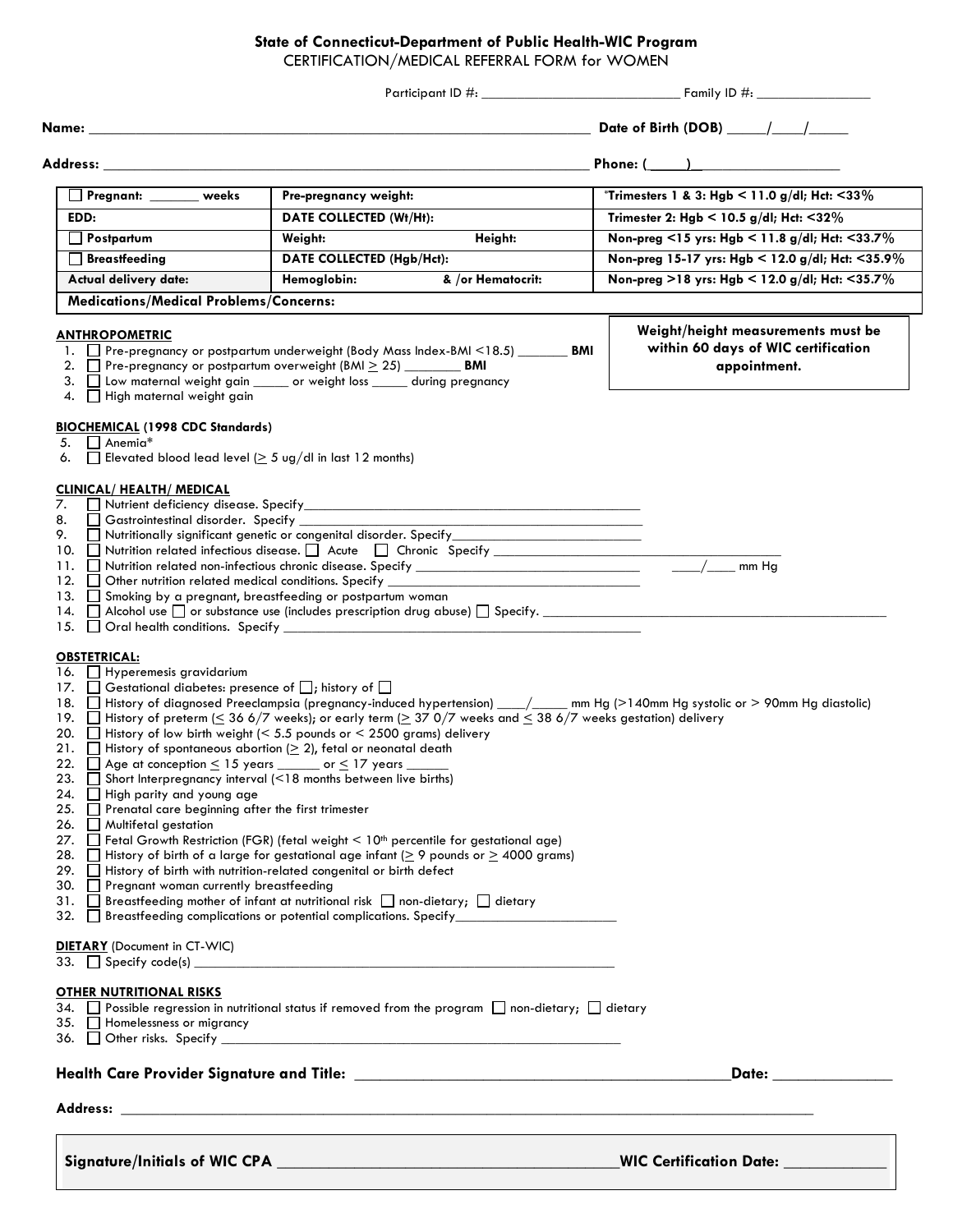# **Applicant/Participant Authorization/Autorización del solicitante/participante:**

| (Print Name/Nombre en letra de imprenta) | give permission to/doy mi permiso a:                                                     |
|------------------------------------------|------------------------------------------------------------------------------------------|
|                                          | (Health Care Provider or Organization/ Proveedor de atención de la salud u organización) |
| Date/Fecha / /                           | (Health Care Provider or Organization/ Proveedor de atención de la salud u organización) |

to release my health information, listed on the other side of this WIC certification form to the WIC Program, my health care provider and/or the organization listed above for WIC staff to determine if I qualify for the WIC Program and to coordinate WIC nutrition services for my benefit. I also agree WIC staff may talk with my health care provider and/or the organization listed above about any medical/behavioral concerns that may affect my overall health in order to better coordinate my care.

para divulgar mi información de salud—la cual se encuentra en el reverso de este formulario de certificación del Programa WIC, para que el personal del Programa WIC determine si yo soy elegible para el WIC y para coordinar los servicios de nutrición que el WIC me brindará. También acepto que es posible que el personal del WIC se comunique con mi proveedor de atención de la salud o la organización indicada anteriormente sobre toda inquietud médica o del comportamiento que pueda afectar mi salud general para una mejor coordinación de mi cuidado de salud.

- I understand that I do not have to give my health care provider or organization permission to share information about me with the WIC Program. If I choose not to give this permission, in order to receive WIC nutrition services and benefits, I will need to give WIC permission directly to take my height and weight at the WIC office.
- Comprendo que no tengo que dar permiso a mi proveedor de atención de la salud o ninguna organización para compartir mi información con el Programa WIC. Si decido no dar autorización, para poder recibir servicios y beneficios, necesitaré dar permiso directamente al Programa WIC para que tome mi peso y estatura en la oficina WIC.
- I understand that I can change my mind and cancel this permission at any time. To do this, I need to write a letter to my provider or organization and send it or take it to where  $\lfloor$  am now giving permission. Permission cancelled **Date: \_\_\_\_/\_\_\_\_/\_\_\_\_\_**
- Comprendo que puedo cambiar de idea y cancelar esta autorización en cualquier momento. Para hacerlo, debo escribir una carta a mi proveedor de atención de la salud o la organización indicada anteriormente y enviarla o llevarla al lugar donde ahora estoy dando mi permiso. El permiso cancelado **Fecha: \_\_\_\_/\_\_\_\_/\_\_\_\_\_**

### **Authorized Signature/ Firma del representante autorizado:** \_\_\_\_\_\_\_\_\_\_\_\_\_\_\_\_\_\_\_\_\_\_\_\_\_\_\_\_\_\_\_\_\_\_\_\_\_\_\_\_\_\_\_\_\_\_\_

**Relationship to Participant/Relación con el participante:** \_\_\_\_\_\_\_\_\_\_\_\_\_\_\_\_\_\_\_\_\_\_\_\_\_\_ **Date/Fecha:** \_\_\_\_/\_\_\_\_\_/\_\_\_\_\_

**This permission is good for 1 year from the date of the authorized signature above. Este permiso es válido durante un año a partir de la fecha de la firma del representante autorizado precedente.**

**If the information has already been given out, I understand it is too late for me to change my mind and cancel the permission. Si mi información ya ha sido proporcionada, comprendo que es demasiado tarde para que cambie de opinión y cancele el permiso.**

WIC staff follows Federal law to protect WIC participant privacy (confidentiality) and cannot re-disclose (share) WIC applicant or participant information except with written consent or as required by law.

El personal del WIC sigue las leyes federales para proteger la privacidad (confidencialidad) de los participantes del WIC y no puede revelar (compartir) la información del solicitante o participante del WIC, a menos que cuente con un consentimiento por escrito o según lo requiera la ley.

**Declined Date/Fecha \_\_\_\_/\_\_\_\_/\_\_\_\_\_**

**This institution is an equal opportunity provider. Esta institución es un proveedor que ofrece igualdad de oportunidades.**